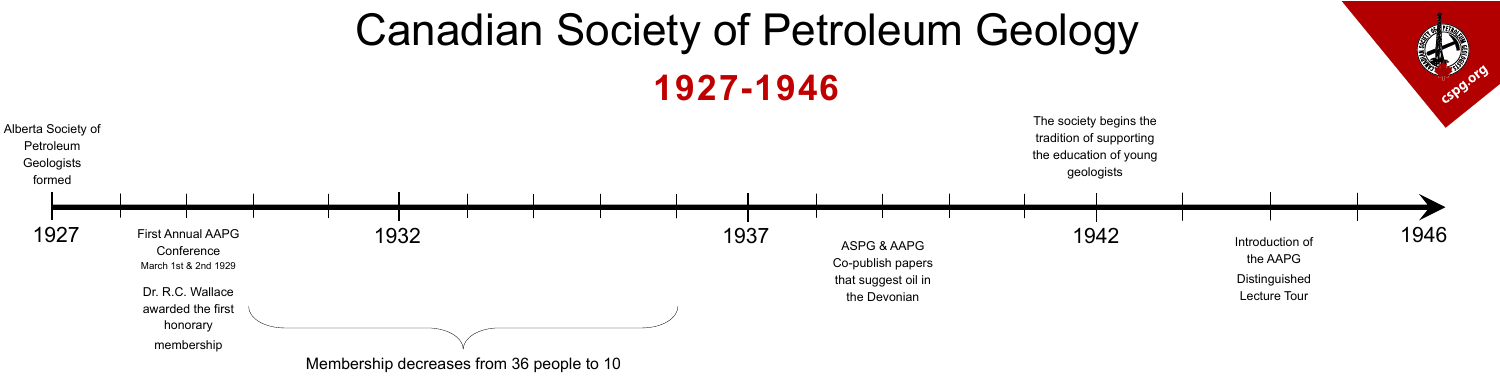## Canadian Society of Petroleum Geology **1947-1966**

CSPG Honors our Past Presidents for the first time







- 
- 
- 
- 
- 

Membership increases from 100 people to 1142

Society hosts first Annual Field Conference with AAPG, SEG, & GAC



1953 *Guidebook* sets a new standard for geological publications

First Issue of the ASPG Bulletin Released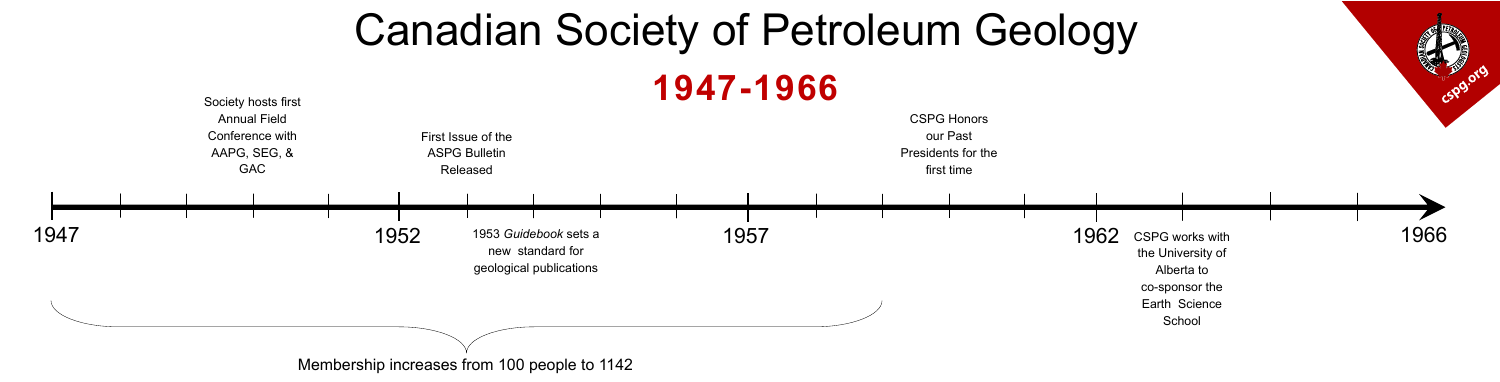## Canadian Society of Petroleum Geology **1967-1986**





| <b>APEGA includes</b><br>geoscientists       | Canadian<br>First issue of the<br>Geoscience<br>Reservoir<br><b>Council Formed</b>                                          | <b>First Joint convention</b><br>with roughly 2360<br>attendees                       |                                                    |      | Computerization<br>of the<br>society                                                                 |      |
|----------------------------------------------|-----------------------------------------------------------------------------------------------------------------------------|---------------------------------------------------------------------------------------|----------------------------------------------------|------|------------------------------------------------------------------------------------------------------|------|
| Calgary has it's<br>first<br>Core Conference | <b>ASPG</b><br>1972<br>transforms<br>into the<br><b>Canadian</b><br><b>Society of</b><br><b>Petroleum</b><br><b>Geology</b> | 1977<br><b>50th Anniversary</b><br><b>First Student</b><br><b>Industry Field Trip</b> | <b>CSPG solely hosts</b><br><b>1980 Convention</b> | 1982 | <b>CSPG/CSEG</b><br>Second joint convention<br>with 3200 registrants & 50<br>technical presentations | 1986 |

Membership increases from 3100 to over 4000



CSPG/CSEG First Joint convention with roughly 2360 attendees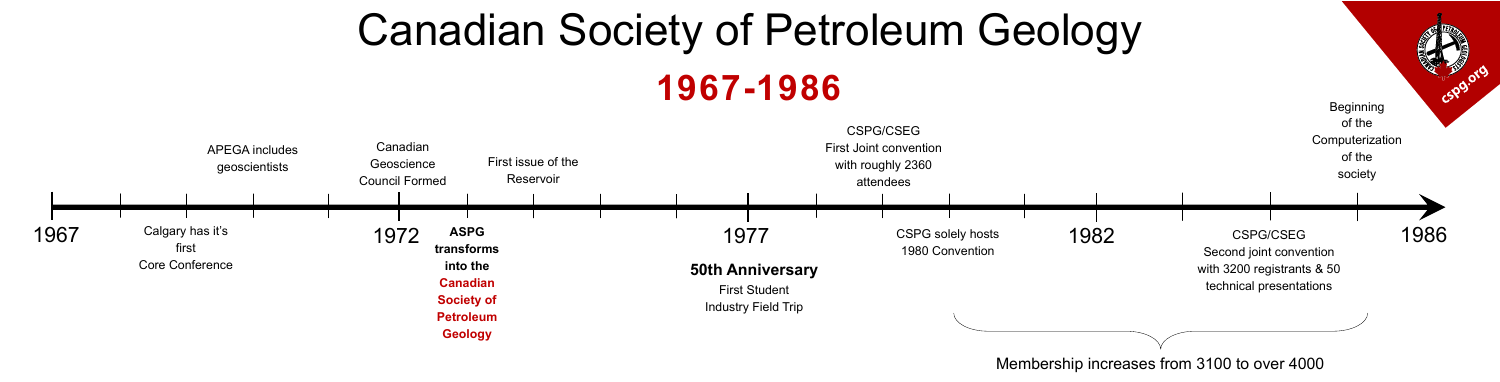# Canadian Society of Petroleum Geology **1987-2006**

CSPG & CSEG produces the Geophysical Atlas of the Western **Canadian** Hydrocarbon

Pools

CSPG Produces the **Geological** Atlas of the Western Canadian Sedimentary Basin



CSPG gets it's first Business Manager, Tom Howard, and starts generating a 10 year plan

Membership decreases from 3760 to 3466

#### Canadian Federation of Earth Sciences created

CSP9.